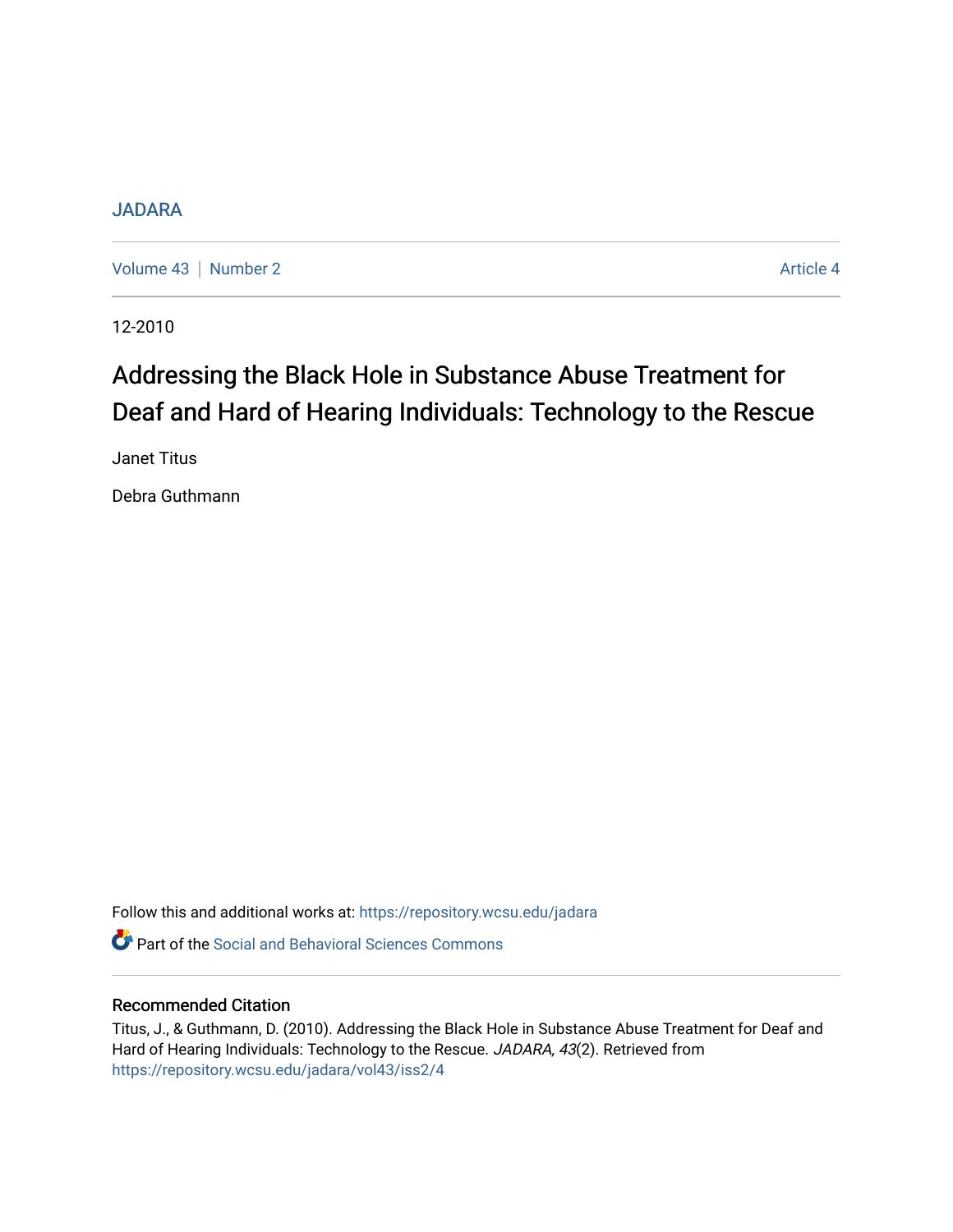Janet C. Titus, Ph.D. Chestnut Health Systems

# Debra Guthmann, Ed.D.

California School for the Deaf, and Minnesota Chemical Dependency Program for Deaf and Hard of Hearing Individuals

#### Abstract

Progress in providing appropriate substance abuse treatment for Deaf and hard of hearing individuals has been slow over the past 30 years. Moving forward in a meaningful way will require investing in technology as a way to deliver specialized treatment, provide recovery support, improve access to professional training, and develop appropriate assessments. Current efforts to advance the field of substance abuse treatment for Deaf and hard of hearing individuals through technology are described.

Keywords: substance abuse treatment, behavioral telehealth, technology

Nearly 30 years ago, the issue of substance abuse within the Deaf and hard of hearing community and the need for appropriate treatment surfaced in the literature. Although there were no epidemiological studies to provide evidence, it was becoming clear to some providers that Deaf and hard of hearing individuals struggled with alcoholism and drug addiction just as their hearing peers. At that time few culturally appropriate resources existed, including providers, programs, materials, and publications. Recognition of the issue resulted in a monograph published by ADARA summarizing the proceedings of the first national conference of mental health, substance abuse, and deafness held in 1981 (Watson, Steitler, Peterson, & Fulton, 1983).

# The Past Thirty Years

What has happened in the past 30 years? Despite the initial interest, the past 30 years have witnessed very little progress in addressing substance abuse and treatment for Deaf and hard of hearing people. Current recommendations for reducing barriers to access and improving the state of substance abuse treatment are nearly identical to those written decades ago (Boros, 1981; Guthmann, 1998; McCrone, 1982). Indeed, there remains a serious vacuum in the space where appropriate treatment options should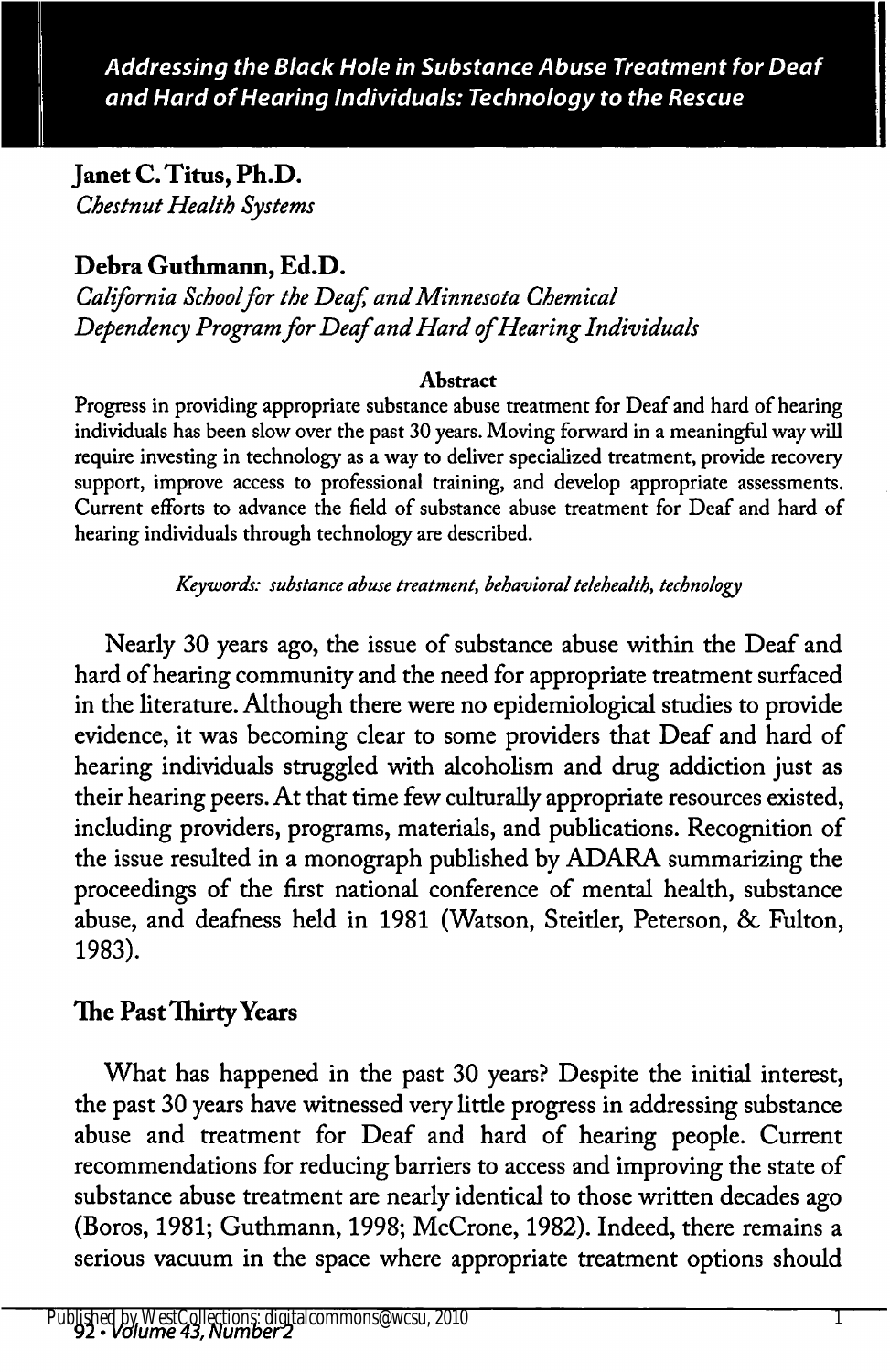exist for Deaf and hard of hearing people. Although a handful of advances have been made over 30 years, they do not adequately address the scope of the need.

What advances have been made? The past 30 years have brought about improvements in access to services for people with disabilities. During this time we have seen the passage of the Americans with Disabilities Act, the Individuals with Disabilities Educational Act, and other legislation that has made positive contributions to the lives of all people with disabilities, including those who are Deaf and hard of hearing.

Prior to the opening of some specialized treatment programs, the only option for Deaf and hard of hearing individuals was to attend treatment with limited (if any) interpreter access. When provided interpreters, some Deaf and hard of hearing individuals are able to participate in mainstream treatment programs. However, the provision of an interpreter alone does not address the needs of all. In the case of residential treatment - if an interpreter is provided — he/she is typically only available for a portion of formal programming; thus the Deaf client misses out on communication with other patients during the day or evening, such as during free time or meals. Such interactions are a key part of the treatment process. In many regions there is a shortage of available and qualified interpreters, so appropriate communication services may not be provided to the client at all. Although access to interpreters is a step in the right direction, it does not close the gap in access for everyone.

Many Deaf and hard of hearing individuals - especially the segment of the population who relies primarily on American Sign Language (ASL) — do not experience effective treatment in programs that are designed for hearing people. Therapists are not typically trained in Deaf culture and do not understand the unique issues that are faced by this population. Fellow hearing clients who do not experience the day-to-day challenges of living as a Deaf person in a hearing world cannot fathom the range of communication difficulties - at home, among peers, at school, at work, and in the world at large. In short, unless they have Deaf friends or family or some kind of professional training in deafness, they don't "get it" - and can't - through no error of their own.

The last 30 years have seen the advent of a handful of specialized treatment programs for Deaf people. These programs employ Deaf and hearing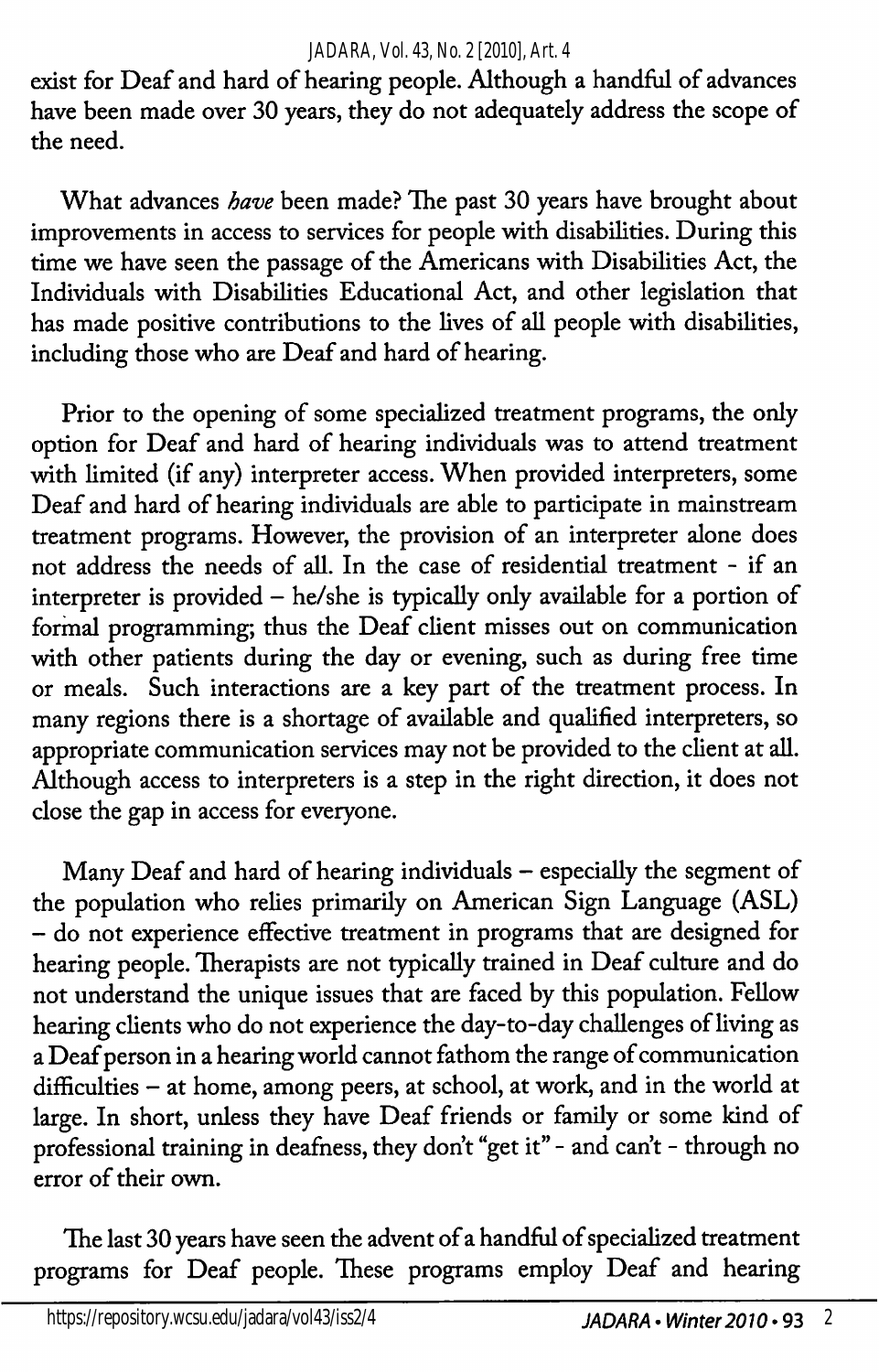clinicians and other staff members who are fluent in ASL and sensitive to Deaf culture. Although very few programs have been developed, they have provided Deaf-centric treatment along the continuum of care for a small subset of Deaf substance abusers who are lucky enough to have access to them. One such program is the Minnesota Chemical Dependency Program for Deaf and Hard of Hearing Individuals (MCDPDHHI). This specialized program, one of the first of its kind, is designed to meet the communication and cultural needs of Deaf and hard of hearing individuals in alcohol and drug abuse treatment. The MCDPDHHI opened in 1989 and since that time has treated over 1200 Deaf individuals. All program staff are Deaf or hearing and fluent in ASL. The program serves clients on a national basis and is part of the Fairview-University Medical Center in Minneapolis. Programs such as the MCDPDHHI allow Deaf substance abusers access to Deaf role models as well as counselors or psychologists who are either Deaf or hearing and fluent in sign language. They also allow Deaf people to be placed with other Deaf or hard of hearing clients who share common experiences and can identify with each other. Providing treatment in a specialized setting can eliminate some of the enabling which occurs from professionals who are not experienced in working with this population (Guthmann & Graham, 2004). Titus and Guthmann: Addressing the Black Hole in Substance Abuse Treatment for Deaf a

# Troubling Trend

Although few, advances in the past 30 years have been moving — albeit slowly - in the right direction. However, the past two years have witnessed a disconcerting trend in specialized program options. Rather than increasing, the number of programs appears to be decreasing.

In February 2008, and again in February 2009, an informal survey (Guthmann, 2009) was undertaken among national-level professionals who work within the Deaf community to identify programs providing specialized substance abuse treatment to Deaf individuals. Identified programs included both residential/inpatient and outpatient. Of the nine specialized residential programs identified in 2008, only five remained one year later. Of the four programs that closed or no longer provide substance abuse treatment for Deaf and hard of hearing individuals, three provided adolescent programming, thus leaving an even larger gap in service for this population. Reasons for closure for both adolescent and adult programs include loss of funding, lack of specialized staff, and in one case, low census. A similar trend is noted for specialized outpatient programs. Of the seven programs cited in 2008, six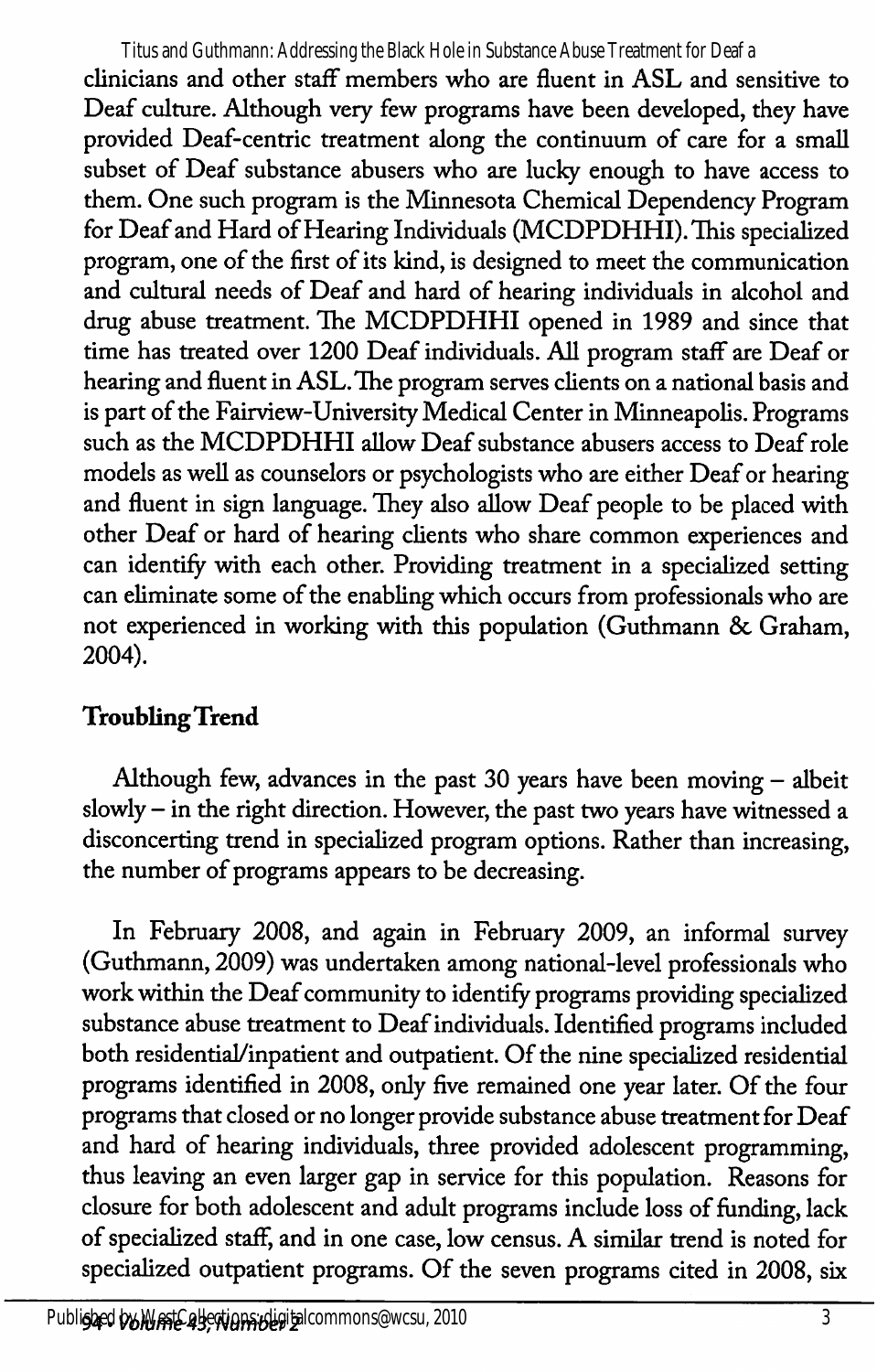#### *JADARA, Vol. 43, No. 2 [2010], Art. 4*

remained in 2009; loss of funding was behind the closure. It appears we are losing what ground we had.

Unfortunately, this trend makes all too much sense. Providing specialized treatment is expensive, more so than treatment designed for a hearing population. Staff training is also highly specialized and very few training opportunities exist to increase the workforce in this area. Deaf and hard of hearing people compose a low incidence population. In less populated areas there are very few, so it is difficult to aggregate a "critical mass" necessary to justify a program. Although the needs are very real, addressing them appropriately is expensive.

### Technology to the Rescue

Depending solely on local treatment options is clearly not working. Addressing the black hole wiU require investing in technology as a way to deliver specialized treatment and address deficiencies in training and treatment resources.

During the past decade, the Internet has become a treatment platform for a range of mental health and substance abuse disorders (Day & Schneider, 2002; Griffiths, 2005; King et al., 2009; Pull, 2006). Although randomized trials of distance technology delivery of treatment are scarce, existing research indicates therapy via the Internet or videoconferencing ("behavioral telehealth", "telemental health", "telepsychiatry", or "e-therapy") has equivalent outcomes to therapy delivered via traditional face-to-face interactions (Day 8c Schneider, 2002; King et al., 2009; O'Reilly, Bishop, Maddox, Hutchinson, Fisman, & Takhar, 2007). In one of the few trials in substance abuse treatment. King et d. (2009) found that partial responders to methadone maintenance treatment randomly assigned to group counseling via videoconferencing showed equivalent treatment response and satisfaction with treatment as those assigned to on-site group counseling. Those in the videoconferencing group expressed a preference for Internet-delivered therapy, citing increased convenience and confidentiality (in this case, group participants did not see each other).

Behaworal telehealth is an ideal platform for the delivery of substance abuse services for Deaf and hard of hearing clients (Wilson & Wells, 2009). Current technology could easily and inexpensively connect the relatively few specialized treatment staff with Deaf and hard of hearing clients at any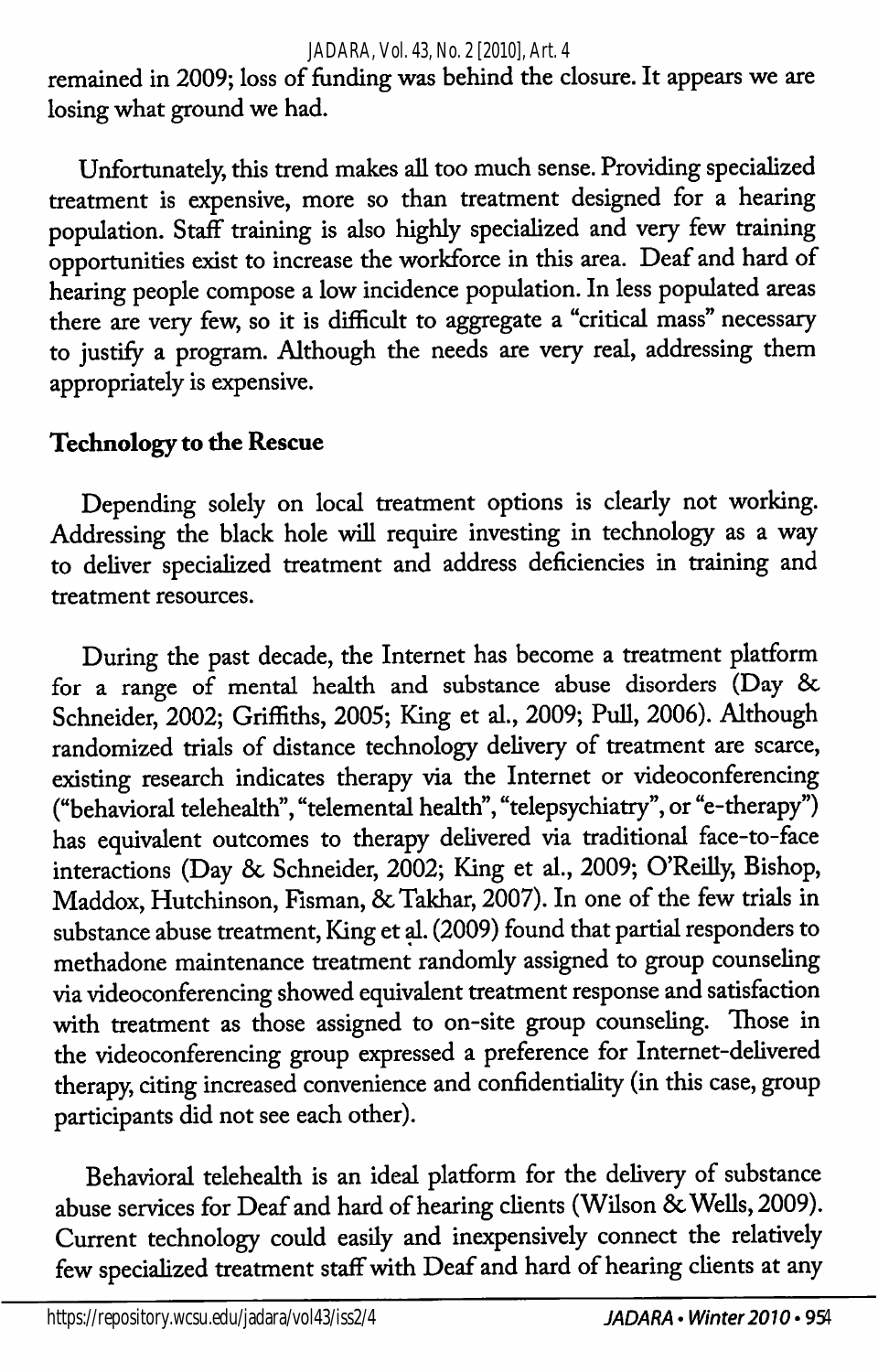number of locations throughout a community, state, or even the country. Services along the entire continuum of care, from intake to aftercare, could be delivered efficiendy in group or individual counseling formats. Important issues to address prior to implementation of behavioral telehealth substance abuse treatment include privacy and confidentiality, interstate treatment and licensure, and response to crisis or emergency situations (see Barnett & Scheetz, 2003). Titus and Guthmann: Addressing the Black Hole in Substance Abuse Treatment for Deaf a

Ongoing recovery support is vital for maintaining a clean and sober lifestyle. Deaf and hard of hearing individuals returning to their home communities post-treatment have historically been at a great disadvantage due to the lack of accessible Twelve Step meetings. This is in contrast to a wide range ofservices and programs that are accessible to hearing individuals. A current project is making use of technology to fill this gap. The "Deaf Off Drugs and Alcohol" (DODA) program at Wright State University is part of a project focusing on e-therapy and funded by the Center for Substance Abuse Treatment (CSAT). One of the program components includes the provision of web-based Twelve Step meetings run by Deaf facilitators who are in recovery. The web conferencing platform is provided by WiredRed, a California company, and is used for a variety of purposes connected with the DODA program. The licensing agreement permits up to 10 Twelve Step group participants across the U.S. on a first-come, first-served basis. Group participants access the meeting by clicking on a web link invitation sent to interested parties. All participants can see each other in individual boxes on the computer screen, and images are large enough to communicate easily. Currently the program supports three weekly Twelve Step meetings; as more facilitators are recruited and trained, more meeting opportunities will be placed online.

For a modest yearly charge, programs are equipped to provide 24 hour access, use of the WiredRed servers, technical support, and eligibility for any system upgrades without additional charges. The company offers discounts to non-profit organizations and for longer-term contracts. Required equipment for participants includes a computer with a Windows platform, a high-speed internet connection, and a webcam. The web conferencing software is also used for case management and support of Deaf and hard of hearing individuals involved in the DODA program. For instance, DODA currentiy offers two group counseling sessions per week using the same technology. Topics include relapse prevention and recovery support. Group counseling is currendy limited to Ohio residents, but potential expansions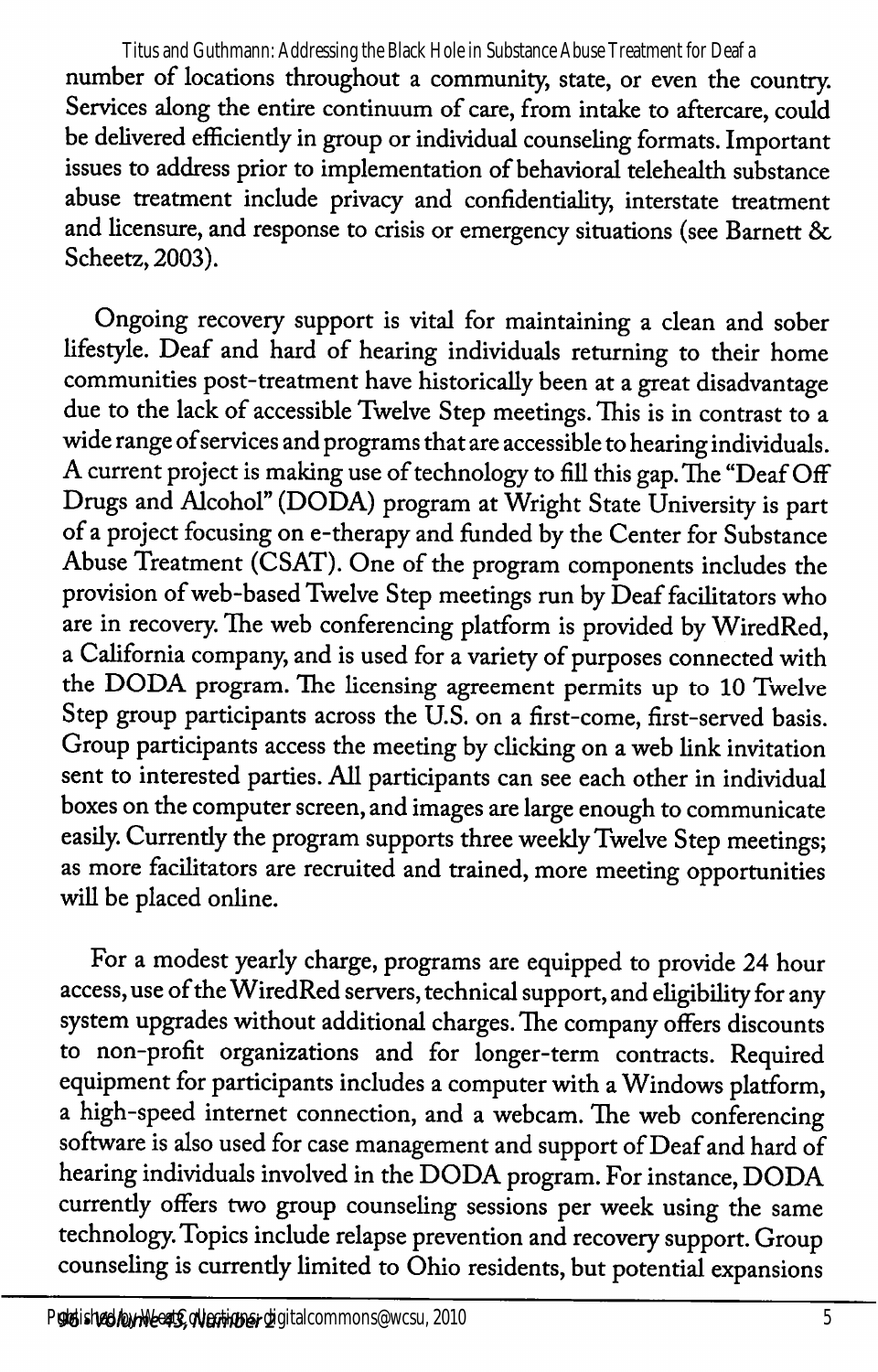are being investigated on a state-by-state basis as allowable by licensing standards.

Technology has begun to impact the development of substance abuse and mental health assessments for Deaf and hard of hearing individuals. The Drug and Alcohol Assessment for the Deaf (DAAD; Alexander, DiNitto, Sc Tidblom, 2005) is a 10 item screening tool delivered in ASL. The computer CD is available from the Gulf Coast Addiction Technology Transfer Center (GulfCoast@austin.utexas.edu) and comes with start-up information, an FAQ about the DAAD, answer sheets, and information on the psychometrics of the DAAD. A second screening tool is currently under development and being piloted nationally. The Substance Abuse Screener in ASL (SAS-ASL; Guthmann & Moore, 2007) is an adapted version of the Substance Abuse Subtle Screening Inventory (version 6) (SASSI; Miller & Lazowski, 1999), a widely used substance abuse screening tool. The computerbased interactive assessment is being developed under the Rehabilitation Research and Training Center (RRTC) on Substance Abuse, Disability and Employment at Wright State University in cooperation with the SASSI Institute and the Rehabilitation Institute of Chicago. The National Institute on Disability and Rehabilitation Research (NIDRR) is providing support for the project. Analyses of the adapted instrument are ongoing and a large validation study with 200 participants has been completed. Other than these two screening assessments, no other substance abuse assessments — intake or monitoring - have been adapted to ASL.

The current pool of substance abuse treatment professionals who are Deaf or hearing, fluent in ASL, and knowledgeable about Deaf culture is small. In order to provide a larger workforce, more post secondary training options are needed. In addition, over the past decade, there has been a boom in the development of treatment interventions in the hearing community, especially in adolescent treatment. Many of these methods were developed using government or private foundation dollars and are supported by an evidence base. Professional training opportunities in the hearing world abound. However, these resources are not yet accessible to Deaf counselors or clients. Evidence-based treatments have yet to be adapted for Deaf substance abusers, and there are no trainings available in sign. Technology could also play a role in post secondary training opportunities, including the adaptation and dissemination of training materials. Once developed, trainings could be delivered via real-time Webinars, with materials readily available on the Internet.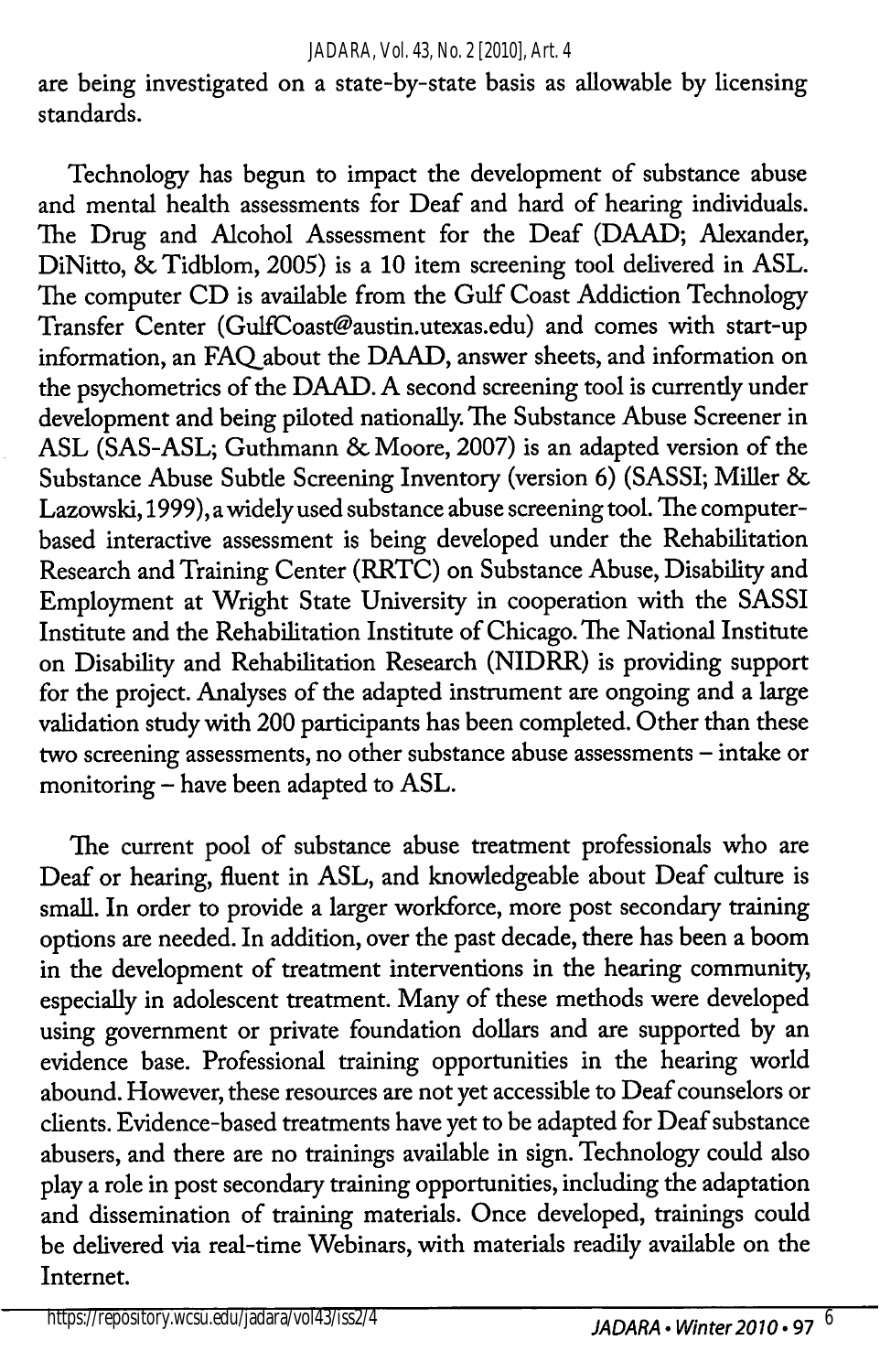The Next 30 Years Titus and Guthmann: Addressing the Black Hole in Substance Abuse Treatment for Deaf a

Thirty years from now, we don't want to be making the same recycled arguments for appropriate substance abuse treatment for Deaf and bard of hearing people. What can we do to encourage forward mobility?

One of the foundational tasks that needs to be done is to document the problem in a scientifically valid way. It is very difficult to secure funding for specialized treatment when you cannot prove - in numbers - that there is a problem. Several attempts have been made to gather epidemiological data on the rates of substance abuse in the Deaf and hard of hearing population (see Lipton & Goldstein, 1997). One of the major stumbling blocks in this pursuit is the lack of a centralized database of Deaf and hard of hearing individuals from which to sample. The only estimates of substance abuse among Deaf and bard of bearing people in the United States are based on deduction or small convenience samples in geographically limited areas (Issacs, Buckley, 6cMartin, 1979; Lipton 6c Goldstein, 1997; McCrone, 1994). It may not be possible to employ the most rigorous standards to sample the Deaf and bard of hearing population, but the lack of a sampling base should not dissuade a more wide-ranging effort. What would be essential is the support of the network of Deaf and bard of bearing communities across the United States who recognize the fundamental importance in collecting information of this nature and desire to partner with research professionals.

For people who are Deaf or bard of bearing, the principles of addiction are the same as they are for bearing people, yet these individuals are currentiy unable to fially access the resources available to the bearing world. Just as advances in technology have dramatically opened up the array of possibilities for everyday communication for the Deaf and bard of bearing, technology also has the potential to dramatically improve the state of affairs for access to appropriate treatment, ongoing support, workforce development, and assessment. Reigning in the black bole is within reach.

### Contact Information

Janet C. Titus, Ph.D. Debra Guthmann, Ed. D. 448 Wylie Drive 39350 Gallaudet Drive Normal, IL 61761 Fremont, CA 94538

Chestnut Health Systems California School for the Deaf jtitus@chestnut.org dguthmann@csdf-cde.ca.gov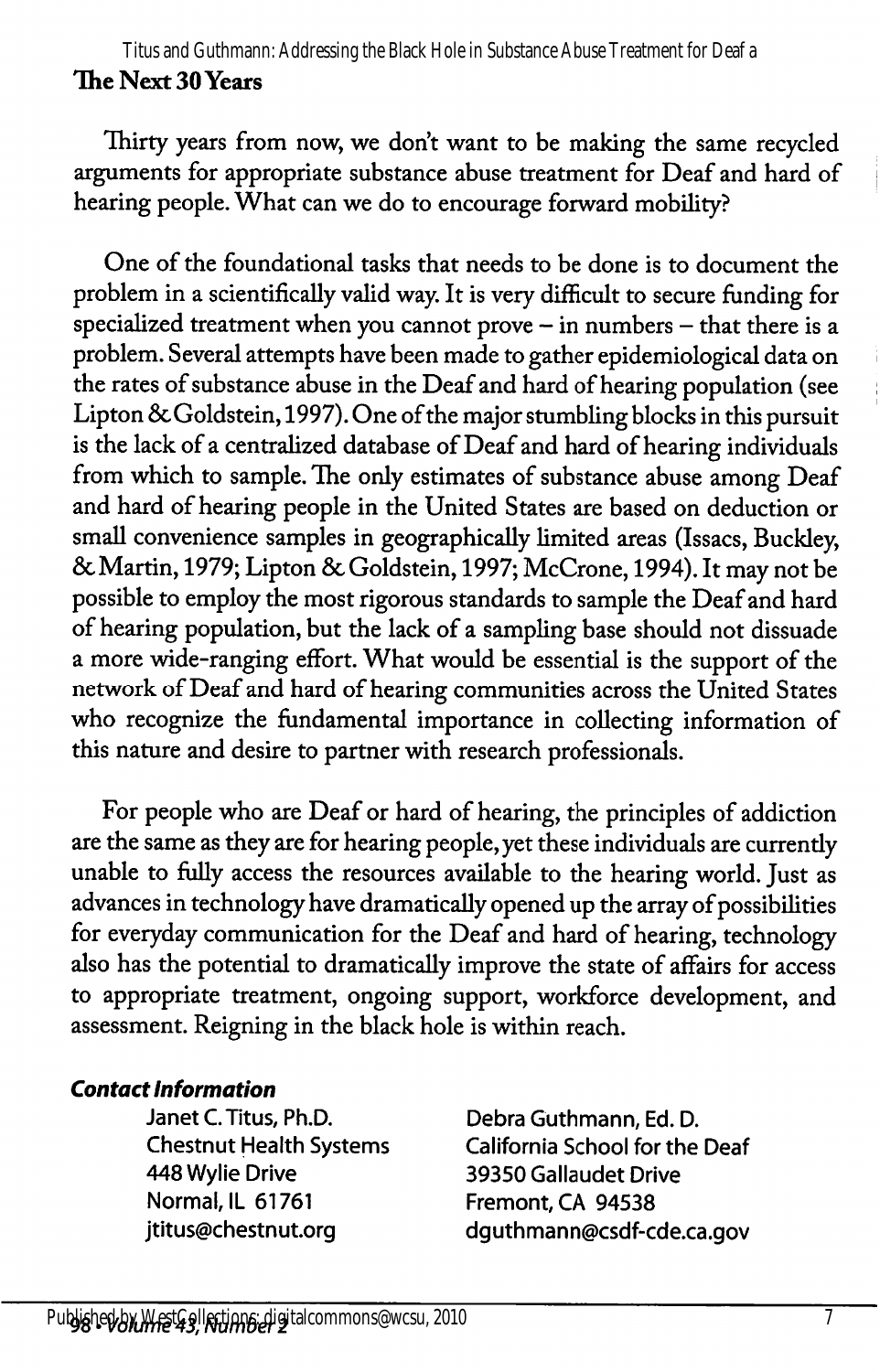### References

- Alexander, T., DiNitto, D., & Tidblom, I. (2005). Screening for alcohol and other drug problems among the deaf. Alcoholism Treatment Quarterly^ 23(1), 63-78.
- Barnett, J. E., 8c Scheetz, K. (2003). Technological advances and telehealth: Ethics, law, and the practice of psychotherapy. Psychotherapy: Theory, Research, Practice, Training, 40(1-2), 86-93.
- Boros, A. (1981). Activating solutions to alcoholism among the hearing impaired. In A.J. Schecter (Ed.), Drug Dependence and Alcoholism, Social and Behavioral Issues (pp. 1007-1014). New York: Plenum Press.
- Day, S. X., 8c Schneider, P. L. (2002). Psychotherapy using distance technology: A comparison of face-to-face, video, and audio treatment. Journal of Counseling Psychology, 49, 499-503.
- Griffiths, M. (2005). Online therapy for addictive behaviors. Cyberpsychology and Behavior, 8,555-561.
- Guthmann, D. (1998, August). Is there a substance abuse problem among deaf and hard of hearing individuals? Minnesota Association of Resources for Recovery and Chemical Health: Update, 9-13.
- Guthmann, D, (2009). [Census of substance abuse treatment programs for deaf and hard of hearing individuals]. Unpublished raw data.
- Guthmann, D., 8c Graham, V. (2004). Substance abuse: A hidden problem within the D/deaf and hard of hearing communities. Journal of Teaching in the Addictions, J(l), 49-64.
- Guthmann, D., 8c Moore, D. (2007). The Substance Abuse in Vocational Rehabilitation Screener in American Sign Language (SAVRS-S-ASL) for Persons Who Are Deaf. Journal of the American Deafness and Rehabilitation Association, 47(1), 8-16.
- Isaacs, M., Buckley, G., 8c Martin, D. (1979). Patterns of drinking among the deaf. American Journal of Drug and Alcohol Abuse, 6(4), 463-476.